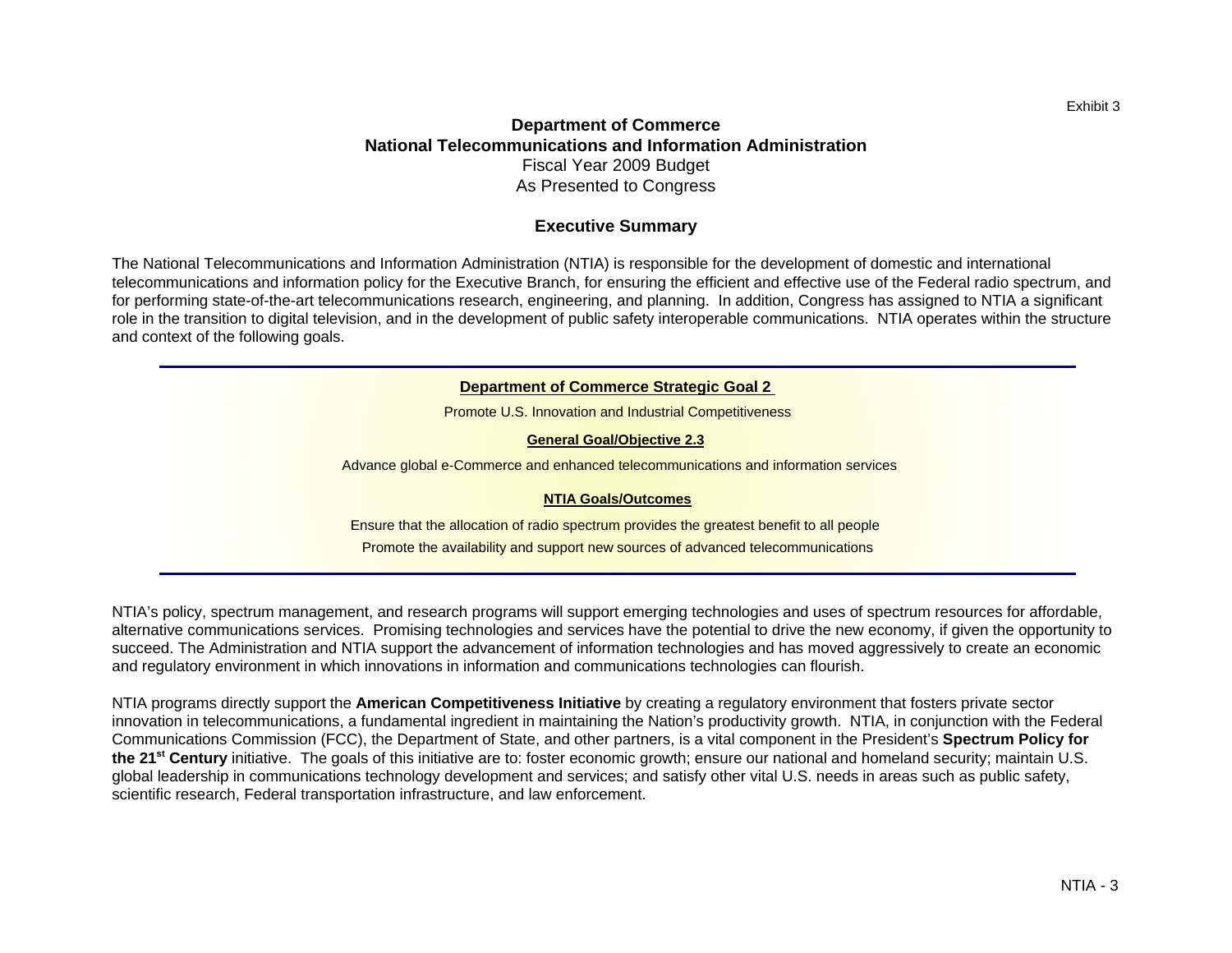**The budget for FY 2009 is \$648.7 million** (Discretionary: Appropriation – \$19.2 million; Reimbursable – \$37.8 million. Mandatory: \$591.7 million.)

NTIA's budget includes the following:

- • The base adjustments for FY 2009 for Salaries and Expenses activities.
- • The Public Telecommunications Facilities Program is to be discontinued in FY 2009 and will no longer require appropriations. Open grants will be closed using carryover funds and recoveries.
- • Mandatory programs authorized by the Deficit Reduction Act of 2005 (Act), as amended. Programs will be funded by receipts collected from a January 2008 auction of electromagnetic spectrum.



## **Salaries and Expenses**

The **Salaries and Expenses budget (\$19,218,000 and 103 FTE)** focuses on its core programs for domestic and international policy development, Federal spectrum management and related research.

### **Grant Program**

The **Public Telecommunications Facilities Program (no appropriation)** is to be discontinued in FY 2009. In recent years, most PTFP funds have supported public broadcasters' transition to digital broadcasts. This transition is largely complete, so funds are no longer necessary.

## **Programs Authorized by the Deficit Reduction Act of 2005**

The **Digital Television Transition and Public Safety Fund (\$591,667,000 and 22 FTE)**, created by the Deficit Reduction Act of 2005 (Act), and amended by the Call Home and Safe Port Acts of 2006, the Implementing Recommendations of the 9/11 Commission Act of 2007, and the Consolidated Appropriations Act of 2008, receives offsetting receipts from the auction of electromagnetic spectrum recovered from discontinued analog television signals, and provides funding for several one-time programs from these receipts. The Act specifies that the 60 MHz of recovered spectrum not dedicated to public safety use will be auctioned by the Federal Communications Commission in 2008, and identifies the distribution of revenue.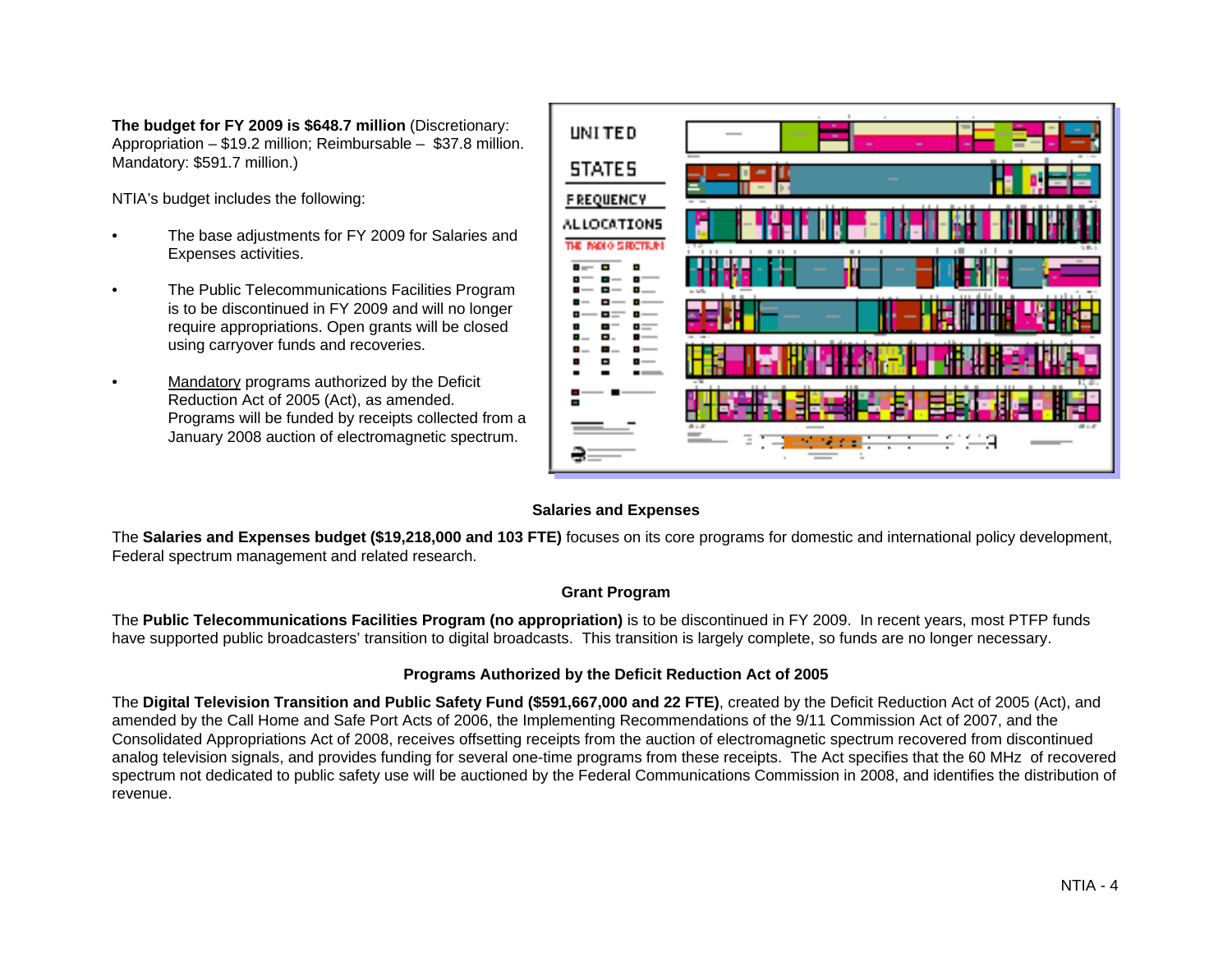The Act, as amended, also provides borrowing authority to the Department of Commerce to commence specified programs prior to the availability of auction receipts. Amounts borrowed from the Treasury will be returned without interest upon the availability of auction revenue. Auction revenue is to be deposited in this account by the end of FY 2008. During FY 2009, Commerce programs are authorized to use receipts from the fund:

- •Digital-to-Analog Converter Box Voucher Program (\$471.9 million, 7 FTE).
- •Public Safety Interoperable Communications Grants (\$6.5 million, 3 FTE).
- •New York City 9/11 Digital Transition (\$0.3 million, <1 FTE).
- •Assistance to Low-Power Television Stations (\$60.2 million, 7 FTE).
- •National Alert and Tsunami Warning Programs (\$52.2 million, 4 FTE).
- •Enhanced 9-1-1 Service Support (\$0.6 million, 1 FTE).

### **Performance**

NTIA's plan for assessing performance is organized under two performance goals that call for the **efficient use of the radio spectrum**, and the **availability of advanced services to the public**. Our activities, a cornerstone in the Department's efforts to provide the infrastructure for innovations in technology, will continue to address impediments to the development of innovative telecommunications services by the private sector. Please reference the Performance section of the budget presentation for additional information on NTIA's program assessment.

### **Context**

The U.S. telecommunications market – \$923 billion of the \$12 trillion U.S. economy – is critical to our social and economic growth as telecommunications enables all other sectors, including education, healthcare and national security. Representing more than 30 percent of the global market, the U.S. telecommunications sector is a powerful force in leading U.S. innovation and technology development.

The U.S. telecommunications market continues to grow, with total revenues reaching \$923 billion in 2006 – up 9.3 percent for the year – and is projected to grow another 7.6 percent by 2010. *[TIA 2007 Telecom Market Review and Forecast]*



Calibrating Radio Frequency Paths

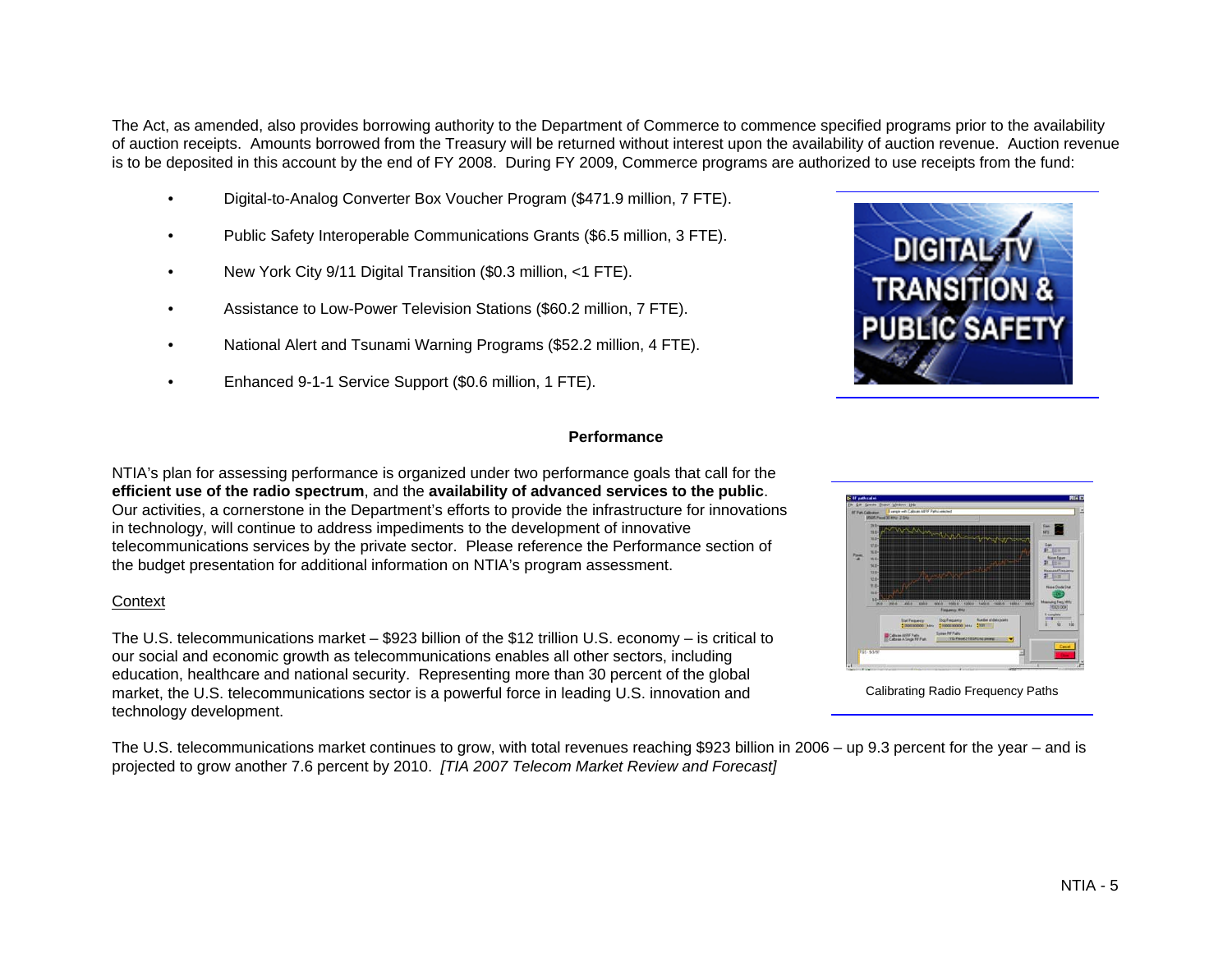Broadband access is driving demand for new technologies and applications, and consumers are benefitting from the new products; such as VoIP, Wi-Fi, WiMax, broadband over power lines (BPL) and advanced wireless services.



## President's Broadband Goal

*"This country needs a national goal for broadband technology . . . universal, affordable access for broadband technology by 2007."* 

> President George W. Bush, Albuquerque, NM, March 26, 2004

Broadband deployment is a top priority for the Bush Administration and is critical to America's future as the world's economic leader because of its impact on increasing our productivity and improving American's quality of life – through economic growth, job creation, national security, tele-medicine, distance learning, and tele-work. For that reason, President Bush set a bold vision by establishing a national goal of universal, affordable broadband access by 2007.

Since President Bush took office in 2001, the number of broadband lines has grown by over 700 percent, with the count growing from 9.2 million in June 2001 to 64.6 million in June 2006, according to the FCC. Now, more Americans are accessing the Internet through broadband connections than dialup.

*"The role of government is not to create wealth; the role of our government is to create an environment in which the entrepreneur can flourish, in which minds can expand, in which technologies can reach new frontiers."* 

> President George W. Bush Technology Agenda, November, 2002.

In support of this goal, the President has enacted economic incentives and created a regulatory environment to encourage innovation and investment in new broadband technologies, such as: an extension of the Internet tax moratorium, an economic security package that allows companies to speed depreciation schedules for capital-intensive broadband equipment, a permanent extension of the research and experimentation tax credit, and an expanded budget for research and development.

Working in partnership with the FCC, the Administration paved the way for 255 MHz of spectrum occupied by defense radars to be used for new unlicensed computer wireless devices – WiFi. Such devices are coming to market to provide improved communication speed in mobile computers while protecting incumbent radar systems. This approach to spectrum sharing greatly increases the use of the spectrum.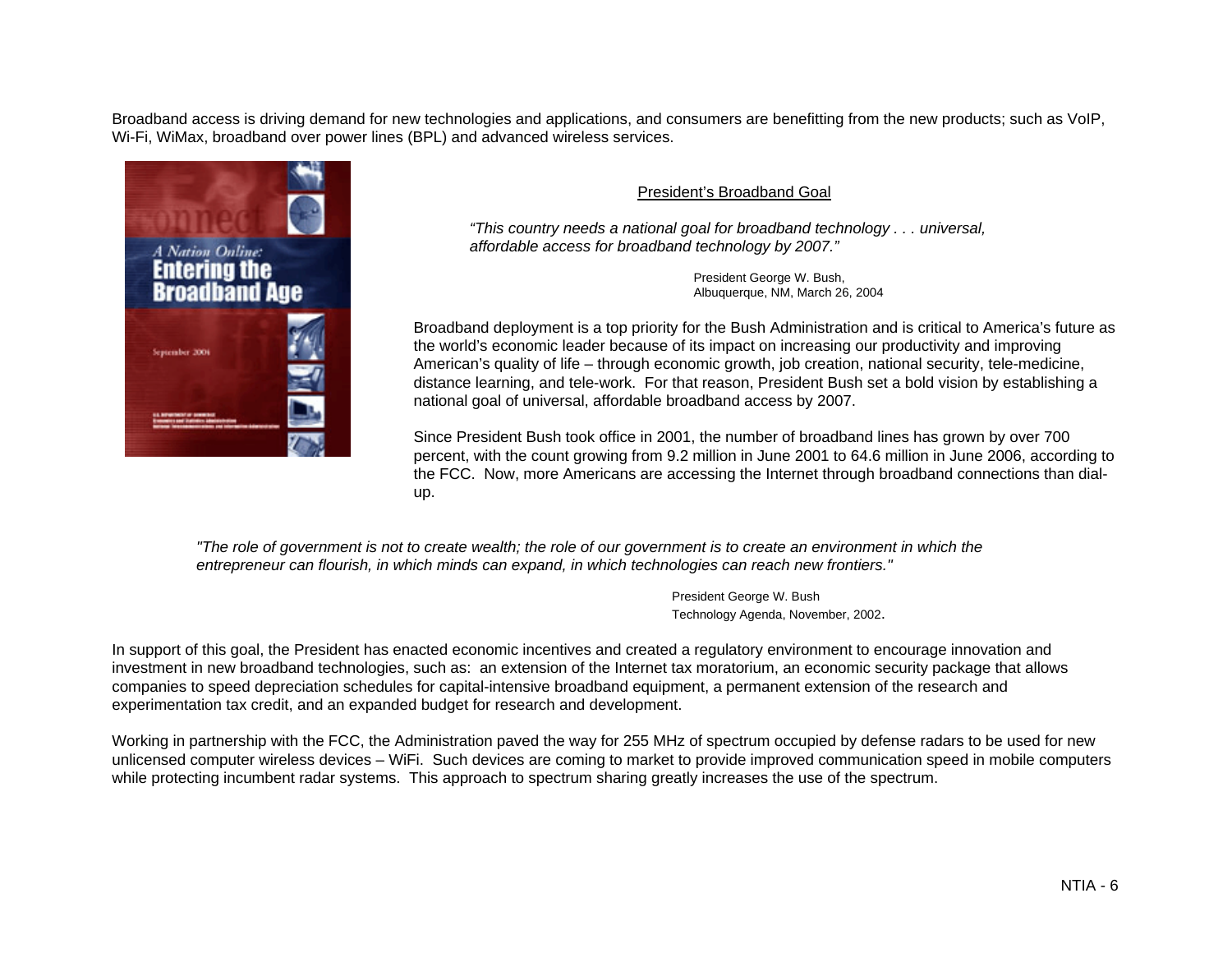The Administration also progressed with its efforts under the President's comprehensive **Spectrum Policy for the 21st Century** initiative by completing an analysis of issues regarding international spectrum policy and spectrum efficiency and by establishing a Commerce Spectrum Management Advisory Committee to develop recommendations from the private sector.

NTIA continues its automation of all federal spectrum management activities to produce processes that will provide a rapid response to incoming requests for spectrum use by federal and non-federal entities. Further improvements will depend on completion of IT improvements during FY 2008 and beyond.

NTIA oversaw federal departments and agencies in their preparations to relocate systems from the 1710-1755 MHz band under the mechanism established through the Commercial Spectrum Enhancement. This mechanism provides a means to accommodate the next generation of wireless services. This is a win for companies providing advanced wireless services, the consumer who will use them and the federal agencies that need funding for new technology to meet federal missions. NTIA will facilitate the transition through promoting dialog between the federal agencies and the commercial license winners.

NTIA will continue to explore opportunities for efficiencies and sharing that will enable spectrum to meet future demand; we will continue to pursue foreign policies that allow U.S. companies to supply broadband services and equipment in competitive markets around the world; and we will continue to partner with industry in cooperative research and development



agreements and other fora to combine our talents for the advancement of new technologies.

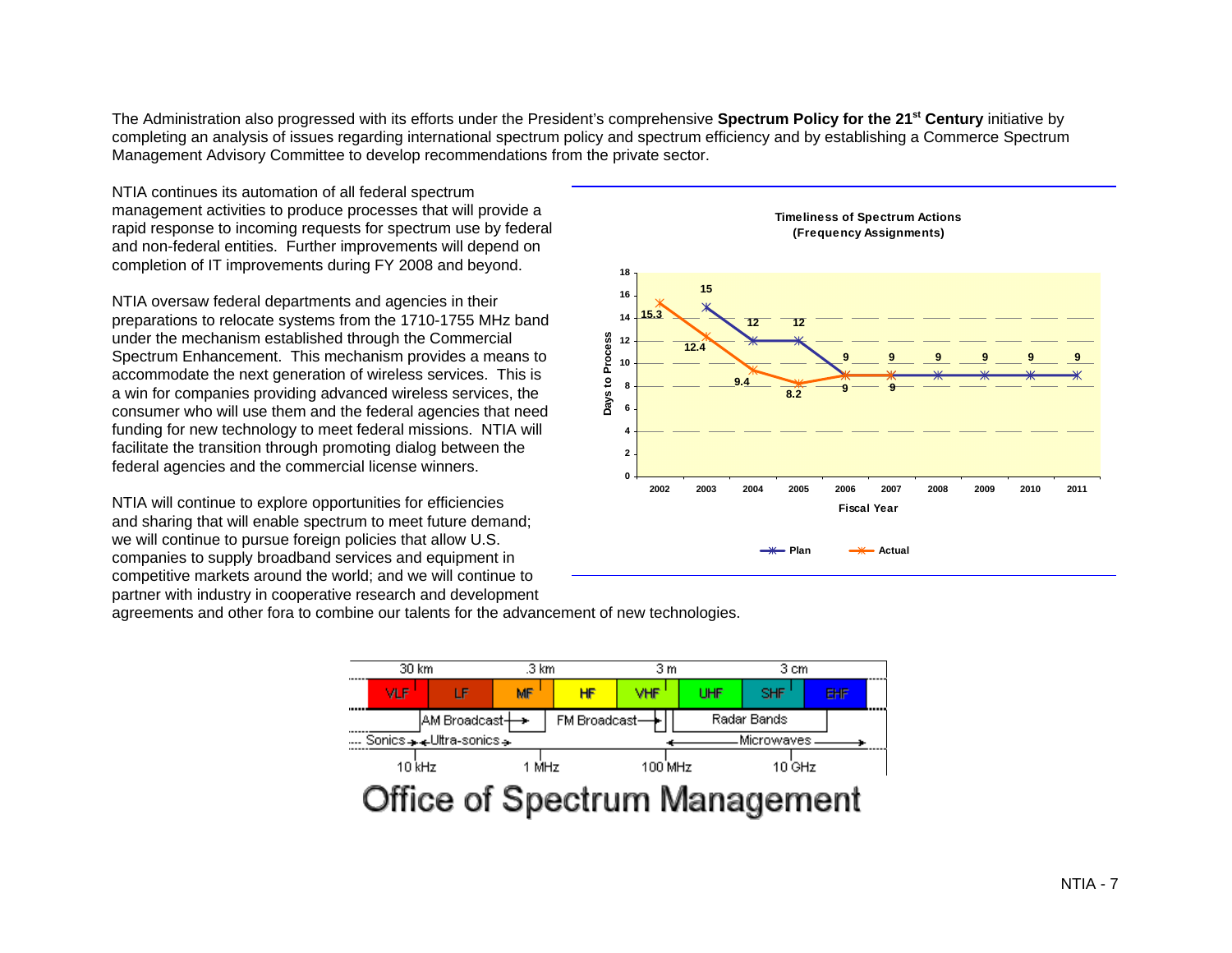#### **Appropriations Bill Language**

The appropriations bill language that supports NTIA's appropriation includes provisions that are crucial to the execution of NTIA's programs. The following language will be necessary to support the Salaries and Expenses budget as provided in this submission:

> *For necessary expenses, as provided for by law, of the National Telecommunications and Information Administration (NTIA),[\$17,466,000], \$19,218,000, to remain available until September 30, [2009] 2010: Provided, That, notwithstanding 31 U.S.C. 1535(d), the Secretary of Commerce shall charge Federal agencies for costs incurred in spectrum management, analysis, and operations, and related services and such fees shall be retained and used as offsetting collections for costs of such spectrum services, to remain available until expended: Provided further, That the Secretary of Commerce is authorized to retain and use as offsetting collections all funds transferred, or previously transferred, from other Government agencies for all costs incurred in telecommunications research, engineering, and related activities by the Institute for Telecommunication Sciences of NTIA, in furtherance of its assigned functions under this paragraph, and such funds received from other Government agencies shall remain available until expended.*

The Radio Spectrum Measurement System Telecommunications research far afield



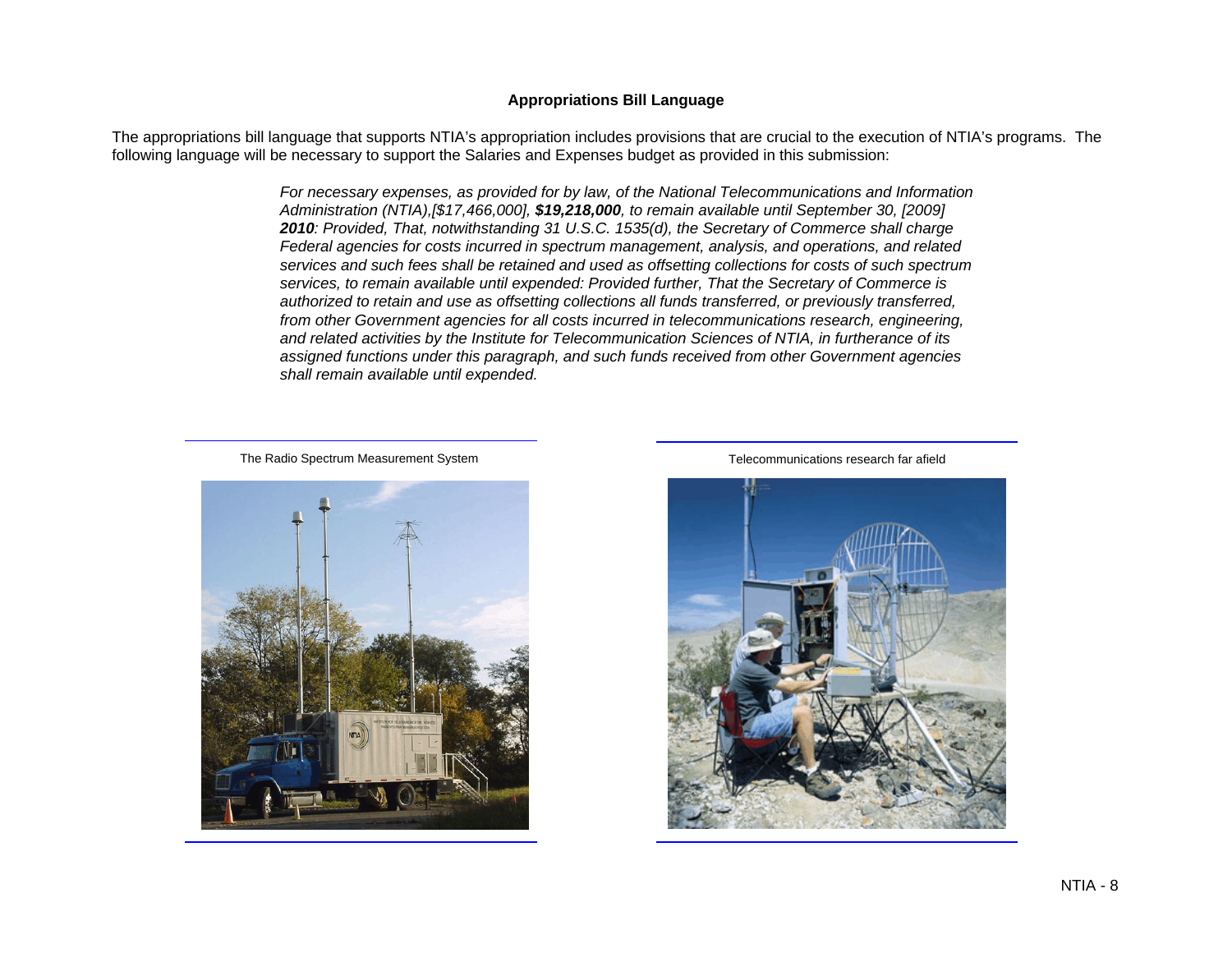| NTIA Summary of Resources - FY 2009<br>(Dollar amounts in thousands) |                                           |           |                                                                            |             |                                                                                                |           |                        |           |
|----------------------------------------------------------------------|-------------------------------------------|-----------|----------------------------------------------------------------------------|-------------|------------------------------------------------------------------------------------------------|-----------|------------------------|-----------|
|                                                                      | <b>Salaries</b><br>and<br><b>Expenses</b> |           | Public<br>Telecommunications,<br>Facilities, Planning,<br>and Construction |             | [MANDATORY]<br><b>Digital Television</b><br><b>Transition and Public</b><br><b>Safety Fund</b> |           | Total,<br>All Accounts |           |
|                                                                      | <b>FTE</b>                                | Amount    | <b>FTE</b>                                                                 | Amount      | <b>FTE</b>                                                                                     | Amount    | <b>FTE</b>             | Amount    |
| FY 2008 estimate                                                     | 103                                       | \$17,466  | 13                                                                         | \$18,800    | 16                                                                                             | \$616,828 | 132                    | \$653,094 |
| Adjustments to the base                                              | $\overline{0}$                            | 1,752     | 0                                                                          | 0           | $\mathbf 0$                                                                                    | $\Omega$  | 0                      | 1,752     |
| Program changes                                                      | $\overline{0}$                            | 0         | (13)                                                                       | (18, 800)   | $6\phantom{1}6$                                                                                | (25, 161) | (7)                    | (43,961)  |
| FY 2009 appropriation                                                | 103                                       | 19,218    | 0                                                                          | 0           | <b>NA</b>                                                                                      | <b>NA</b> | 103                    | 19,218    |
| Mandatory programs                                                   | <b>NA</b>                                 | <b>NA</b> | <b>NA</b>                                                                  | <b>NA</b>   | 22                                                                                             | 591,667   | 22                     | 591,667   |
| Reimbursable work                                                    | 155                                       | 37,776    | 0                                                                          | $\mathbf 0$ | <b>NA</b>                                                                                      | <b>NA</b> | 155                    | 37,776    |
| FY 2009 budget, all resources                                        | 258                                       | 56,994    | 0                                                                          | 0           | 22                                                                                             | 591,667   | 280                    | 648,661   |